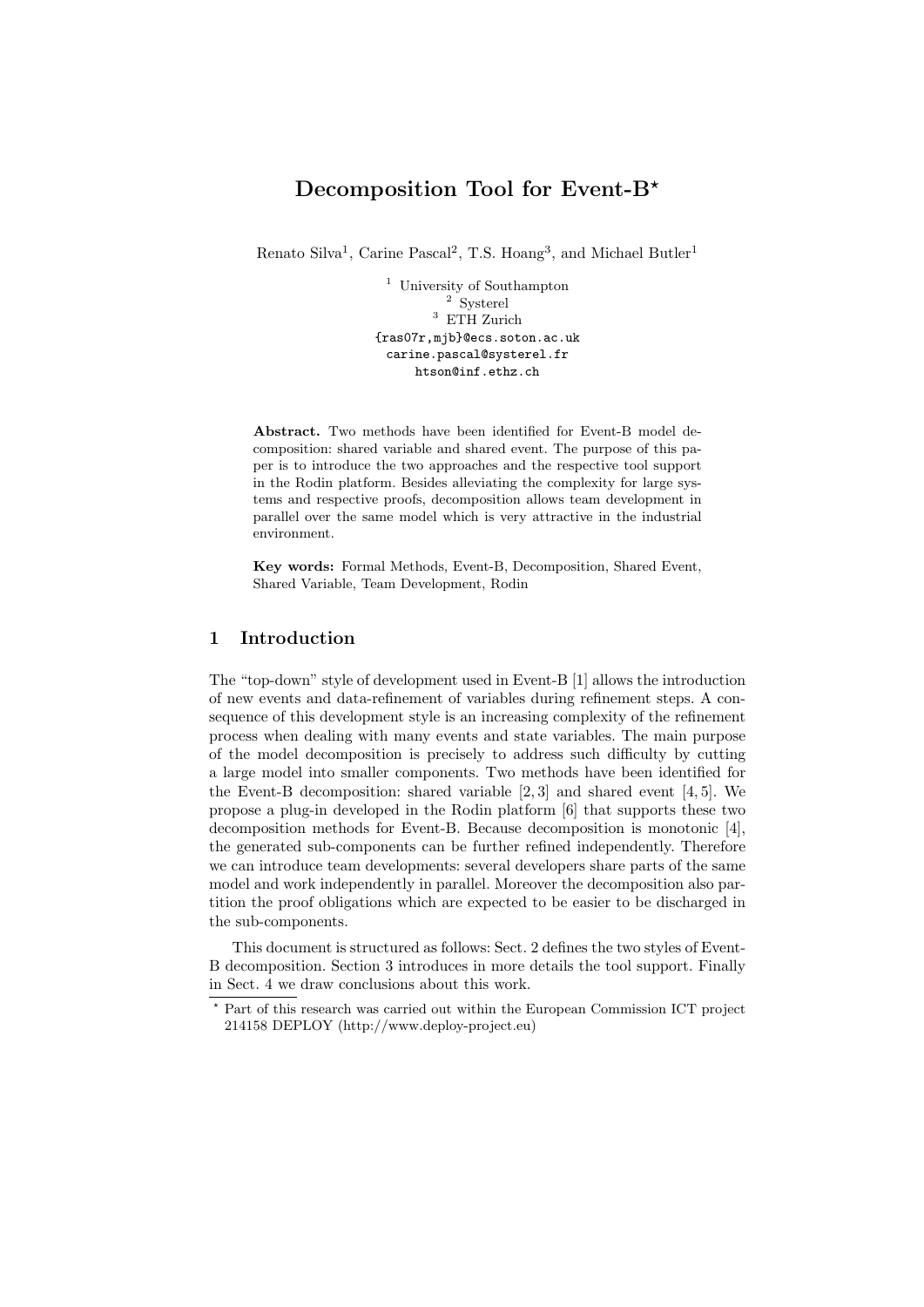### 2 Decomposition Tool for Event-B

### 2 Decomposition Styles

Consider Fig. 1 where machine M has events  $e_1$  to  $e_4$  and variables  $v_1$  to  $v_3$ . The solid lines connect variables used by the events. In Fig.  $1(a)$ , machine M is decomposed using the shared variable approach where events are partitioned into sub-components: events e1 and e2 are allocated to machine M1 and e3 and  $e_4$  are allocated to machine M2. Consequently, variable v1 belongs to M1 and v3 belongs to  $M2$  (private variables). Variable v2 is shared between e2 and  $e3$  so it is shared by both sub-components (shared variable). Besides the initial event allocation we introduce additional *external events* simulating how shared variables are handled in the other sub-component ( $e3$ - $ext$  is added to  $M1$  and  $e2\text{.}ext$  to  $M2$ ). Sub-components can be refined independently but the shared variable must be present and cannot be data-refined.

Figure  $1(b)$  depicts machine M again decomposed but using the *shared event* approach where variables are partitioned to sub-components:  $v1$  is placed in  $M1$ and  $v\mathcal{Z}, v\mathcal{Z}$  are placed in M2. Events using variables allocated to different subcomponents (e2 shares v1 and v2) must be split. The part corresponding to each variable (e2.1 and e2.2) is used to create partial versions of the non-decomposed event. The sub-components can be refined independently without constraints.



Fig. 1. Shared Variable decomposition on the left and shared event decomposition on the right

Shared event approach is suitable for message-passing distributed systems while shared variable approach is suitable for design of parallel algorithms [7].

### 3 Decomposition Tool

The decomposition tool is implemented as a plug-in in the Rodin platform. The decomposition style used depends on the inputted system and on the end-user's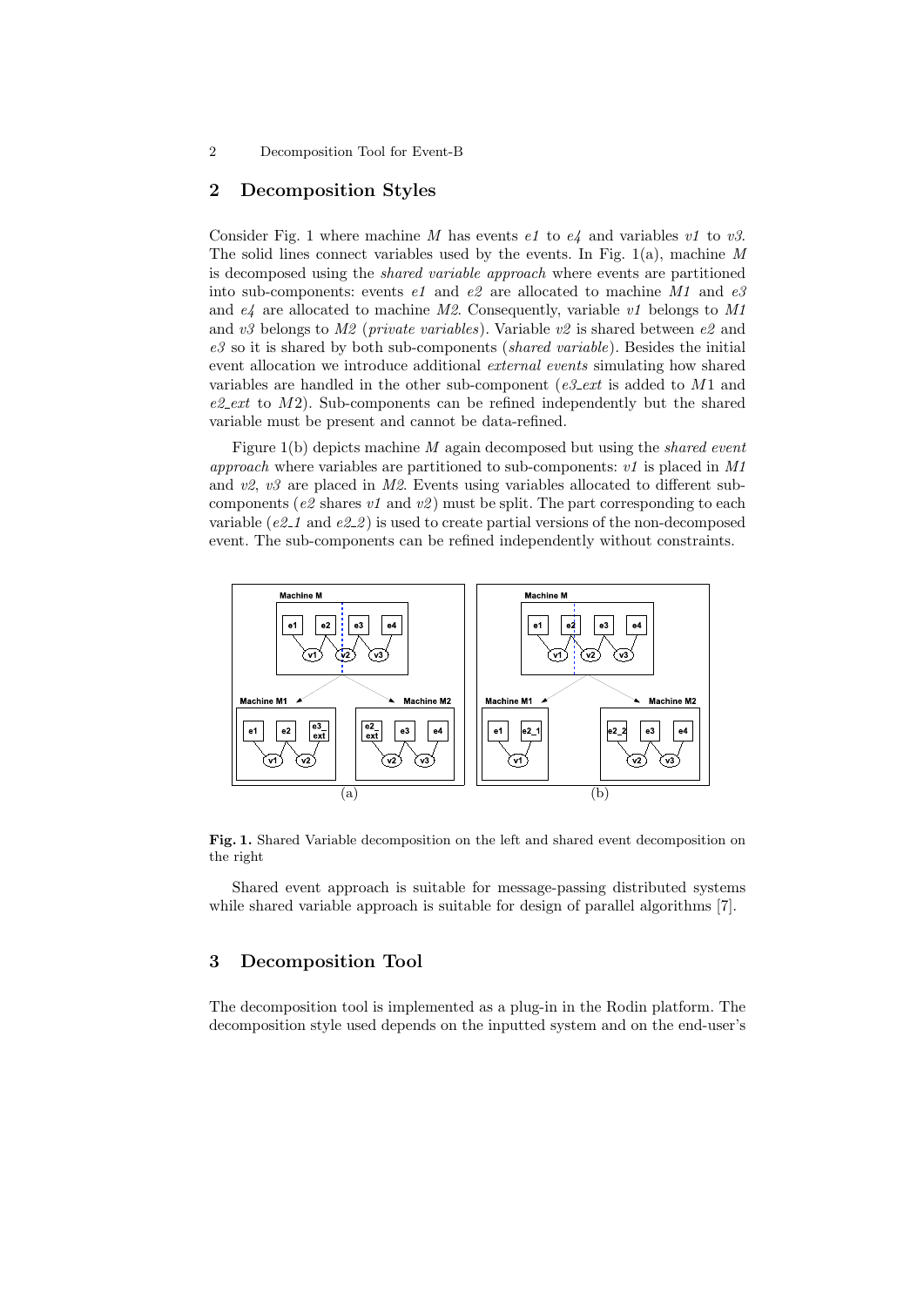preference. The decomposition originates sub-components according to the configuration (events/variables partition). That configuration is stored persistently in a composed machine [8] for future reuse or editing as seen in Fig. 2. "Replaying" the decomposition might require additional storing mechanisms. We intend to address this issue in the future.



Fig. 2. Decomposition tool diagram for a machine  $M_n$  and composed machine CM using the shared event approach

The input for the decomposition is a machine of a given Rodin project selected by the end-user. After the selection of the style and decomposition configuration, the tool generates the sub-components automatically. Summarising these are the steps to be followed in order to decompose (we decompose  $M_n$  in Fig.  $2(a)$ :

- 1. End-user selects a machine  $M_n$  to decompose.
- 2. End-user defines sub-components to be generated: N, P, Q . . . .
- 3. End-user selects the decomposition style to use:
	- Shared Variable: end-user selects the events to be allocated to sub-components. The tool automatically decomposes the rest of the model according to the event partition (shared/private variables, external events).
	- Shared Event: the end-user selects the variables to be allocated for each sub-component. The rest is done automatically.
- 4. The end-user can opt to decompose the seen contexts into the sub-components similarly to the machine decomposition.
- 5. Sub-components are fulfilled according to the decomposition configuration.
- 6. The decomposition configuration is stored as a composed machine.
- 7. Sub-components N, P, Q . . . can be further refined.

The configuration is performed through the Rodin's Graphical User Interface as it seems more suitable for the end-user.